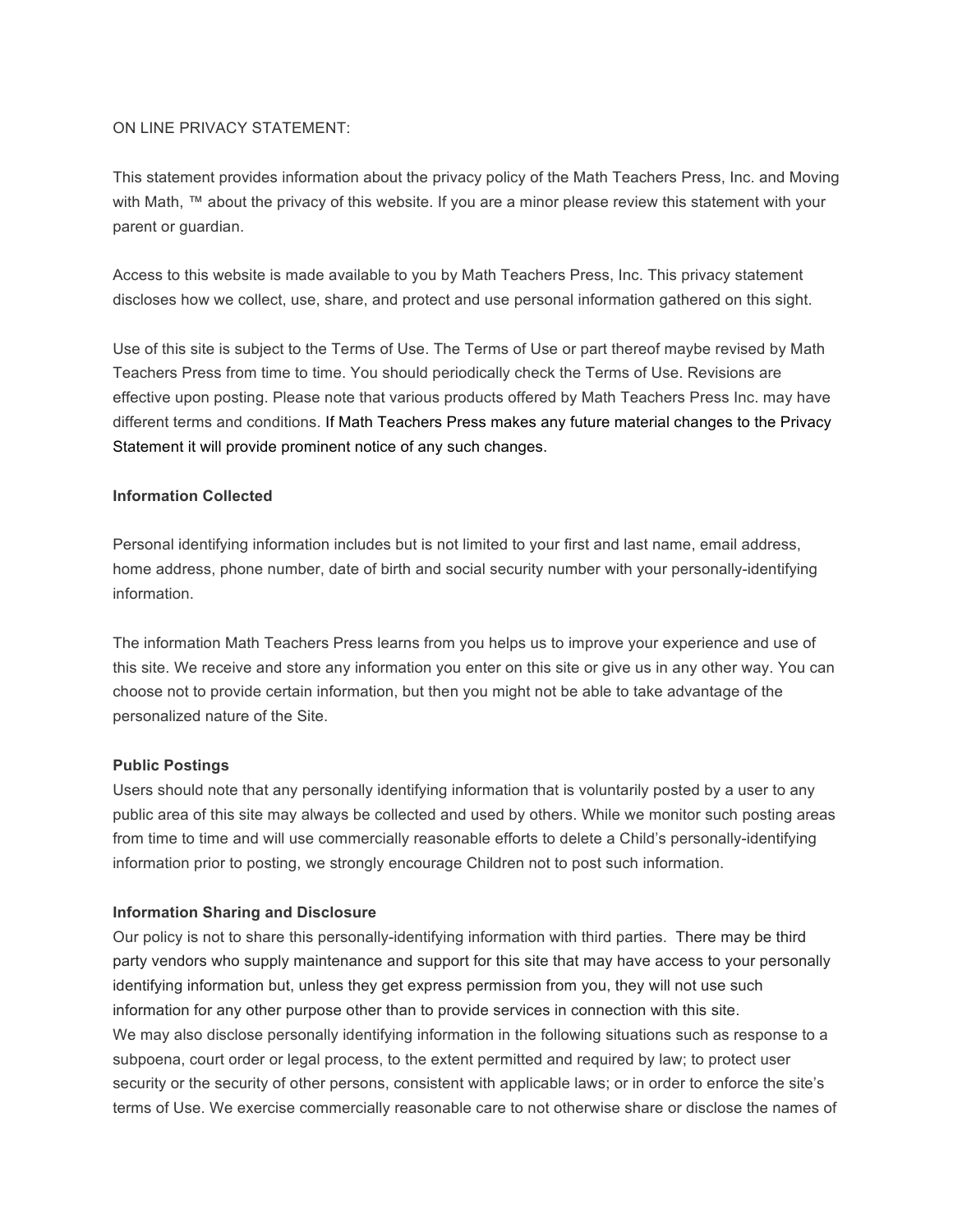users or any other personally-identifying information with third-parties, except with the prior approval of the user.

## SPECIAL NOTICE To Parents, Children and Teachers

PARENTS AND TEACHERS: We encourage parents, guardians and teachers to spend time with their Children or the Children they teach and participate in the activities that may be offered to Children on this Site. No personally-identifying information should be submitted to or posted on this Site by Children without the consent of their parent, guardian or teacher. We encourage parents and teachers to monitor Children's online use, and to help us protect their privacy by instructing Children never to provide such information on this Site or any other website without permission. We are also prohibited by law from conditioning a Child's participation in any activity on this Site on the Child disclosing more personallyidentifying information than is reasonably necessary to participate in such activity.

CHILDREN: Please do not give your full name, email address, home address, telephone number or any other personally-identifying information that would enable someone to contact you either on-line or offline, without first asking your parent, guardian or teacher for permission.

We do not knowingly collect personally-identifying information from Children on this Site either directly or passively. If we receive information that a Child is sending or posting personally-identifying information on any area of this Site, we will use commercially reasonable efforts to delete such personally-identifying information before it is made public. We will never request personally-identifying information from a Child. We may disclose a Child's personally-identifying information in special cases when we have reason to believe that disclosing this information is necessary to identify, contact or bring legal action against someone who may be causing injury to, or interference with, (either intentionally or unintentionally) our rights or property, other users or anyone else that could be harmed by such activities. We also may disclose a Child's personally-identifying information when we believe in good faith that the law requires it.

## **COLLECTION AND USE OF INFORMATION**

We receive and store certain types of information whenever you interact with this Site. For example, like many websites, we use "cookies" and we obtain certain types of information when your web browser accesses this Site. Cookies are identifiers that we transfer to your computer's hard drive, through your web browser, to enable our systems to recognize your browser and to provide customized features. Cookies allow you to take full advantage of this Site's best features, and we recommend that you leave them turned on.

Prior to user registration, if applicable, Math Teachers Press may employ cookie technology on this Site to track non-personal information like browsers, operating system, domain names and IP addresses and to improve your experience online. Prior to user registration to the extent applicable, we do not link IP addresses to any personally-identifying information.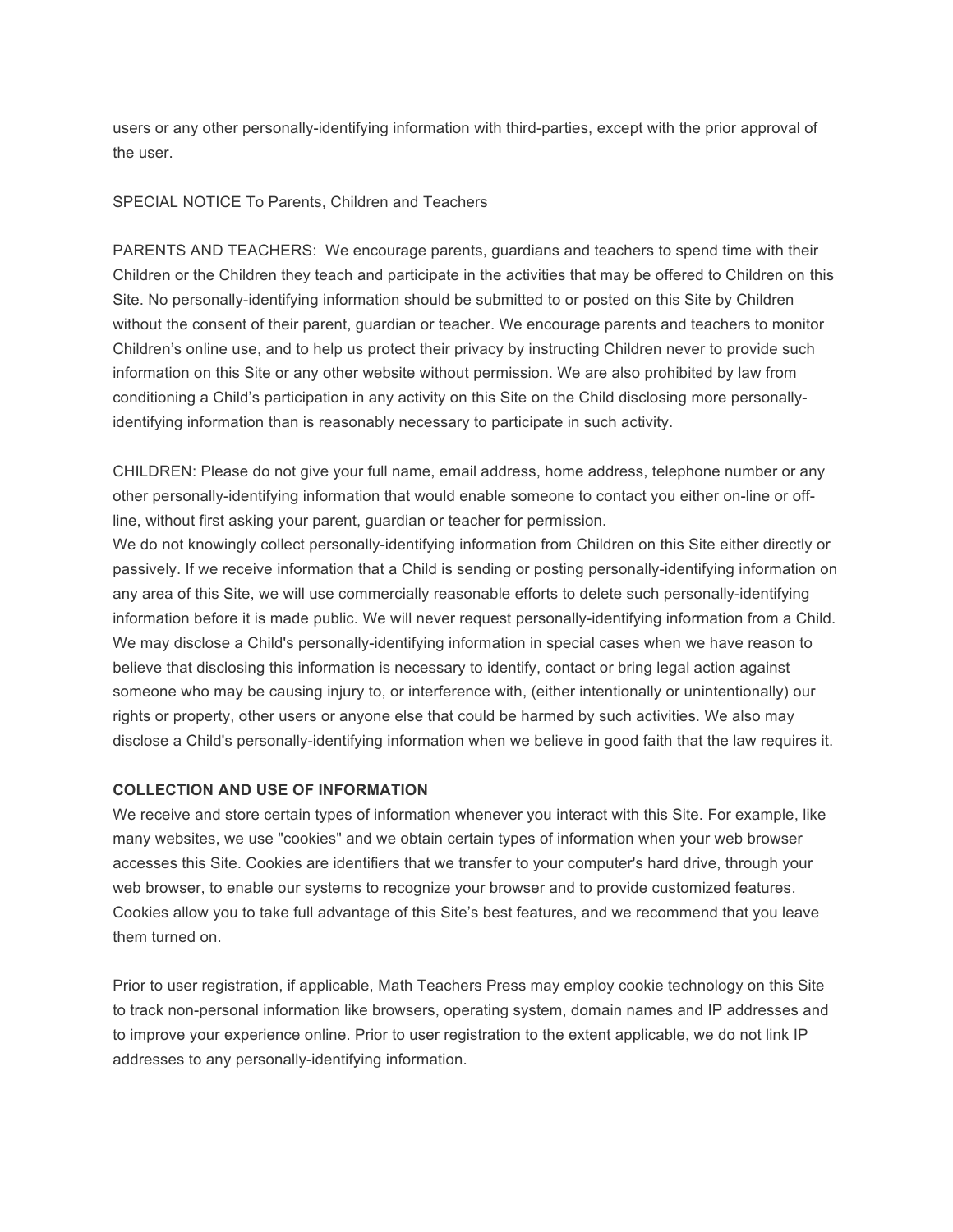Please also note that Math Teachers Press reserves the right to monitor your compliance with the Terms of Use of this Site and may track your usage of this Site in order to confirm compliance with these Terms of Use. Math Teachers Press reserves the right, in its sole discretion, to terminate your access to this Site for any reason, including non-compliance with these Terms of Use.

## **THIRD PARTY DATA COLLECTION SERVICES**

Math Teachers Press may use a third party service to collect anonymous visitor data on our network of sites, applications and online services. If Math Teachers Press uses a third party service to collect the foregoing information from the Site, the third party service will not collect any personally-identifying information from Users. Math Teachers Press may use the third party service to collect anonymous visitor information like IP addresses, browser types or referring pages and websites. Math Teachers Press may use the third party service to collect this non-personally identifiable information for various purposes, including but not limited to provide anonymous statistical analysis of web page traffic patterns, administer our Service and servers, allow for auditing of our services by third parties, improve our services and ensure User compliance with our Terms of Use.

#### **LINKS TO OTHER SITES**

You may have linked to this Site through your school's secure intranet site, which is a third party site. This Site may provide links to other third party websites or resources. We do not control your school's intranet site or such other third party websites and resources, you acknowledge and agree that Math Teachers Press is not responsible or liable for the content, products or performance of your school's intranet site or such other third party websites and resources, and you hereby irrevocably waive any claim against Math Teachers Press with respect to your school's intranet site or such other websites and resources. Math Teachers Press reserves the right to terminate any link at any time without notice. The inclusion of a link to such another website or resource does not constitute or imply an endorsement, authorization, sponsorship, or affiliation by Math Teachers Press of that website or resource, or any products or services provided therein. The information practices of those websites, including your school's intranet site, are not covered by the Terms of Use (including this Privacy Statement) or any other policies or terms applicable to this Site. We recommend that you review any terms of use and privacy policy of your school's intranet site and any third party website linked to this Site before providing any information to those websites or using their products and services.

Please note that this Site may also provide links to other sites brought to you by Math Teachers Press. The privacy statement and terms of use of other Math Teachers Press sites may vary from the Terms of Use (including this Privacy Statement). We recommend that you review the privacy statements, terms of use and other policies or terms that may apply to other Math Teachers Press sites if you should choose to use such sites.